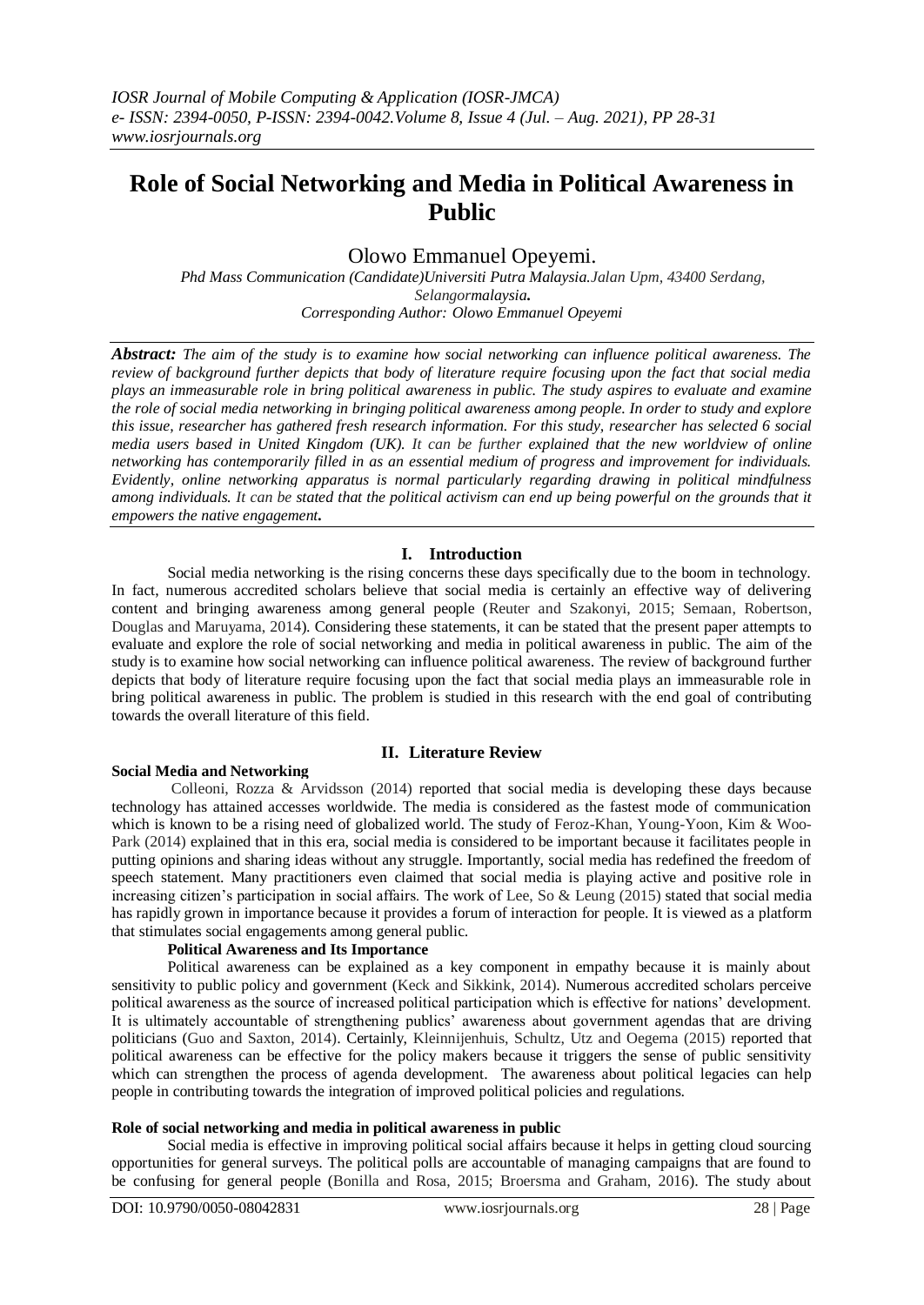political news and regulations can facilitate in greatly arranging momentums within legal representatives of society. The impacts of political struggles are significant for the development or damage of the society (Lee, Choi, Kim and Kim, 2014).

The social media is also considered as a source of knowledge because user generated contents works as a discussion forum for people. With user generated content and easy discussion forums are found to be extending knowledgeable capacities for connecting emotive and cognitive means. With certain knowledgeable capacities, people are able to make better judgments about political decisions (McDonald and Thompson, 2016; Keck and Sikkink, 2014; Couldry, Livingstone and Markham, 2016). In accordance to Loader, Vromen & Xenos (2016), social media is internet's leading online community that is considered for sharing ideas, opinions and perception with the end goal of making an impact. The fundamental idea of social media polls is to generate ideas and opinions of people specifically about the certain political movements. As per the study of Wukich (2016), social media has rapidly grown in recent decades. The significant development in social media has proved to be important and successful for electoral campaigns and political participation. The political activism can turn out to be effective because it stimulates the citizen engagement. Politically, elections are held accountable for developing central role in governmental representations. The study completed by Boulianne (2016) declared that personal communication via social media intends to bring political parties closer with the potential of interactions and engagements.

Surely, Skoric, Zhu, Goh & Pang (2016) revealed that political mindfulness can be compelling for the approach producers since it triggers the feeling of open affectability which can fortify the procedure of plan improvement. Precisely, Wukich (2016); Loader, Vromen & Xenos (2016) expressed that online networking has quickly developed in significance since it gives a discussion of cooperation to individuals. It is seen as a stage that fortifies social engagements among overall population. According to the investigation of Kleinnijenhuis, Schultz, Utz & Oegema (2015), online networking has quickly developed in late decades. The critical advancement in online networking has turned out to be essential and effective for appointive crusades and political investment. Then again, individual correspondence by means of web-based social networking expects to acquire potential for political gatherings terms of including votes. In likewise manner, Skoric, Zhu, Goh, & Pang (2016) contended that lawmakers can successfully correspondence with residents. It can likewise encourage in channelizing reactions and responses of individuals since it en large the odds of quick correspondence. The online created talks about expand subjects interest in broad daylight occasions.

#### **III. Methodology**

The selection of suitable methodology is essential in every research study. The research can be carried out using primary or secondary sources. In primary method, data for the study is gathered via carrying out surveys and observations whereas secondary data is accumulated via review of past studies and publications (Creswell, 2014). The study aspires to evaluate and examine the role of social media networking in bringing political awareness among people. In order to study and explore this issue, researcher has gathered fresh research information. For this study, researcher has selected 6 social media users based in UK. The sample was selected randomly via online media with the end goal of saving time and resource for the study. The selected sample was interviewed online so as to record their responses and views about research issue. The responses of participants were decoded and analyzed using ethnographic content analysis technique.

### **IV. Findings and DiscussionThe obtained findings so far are demonstrated as;**

The first question of the interview asked about the importance of social media. In response to this particular question, manager said that:

"*Social media is an ultimate source of communication because it is widespread, affordable and fast. The media is said to be playing an important in bringing awareness among people. In almost every aspect of human life,* 

*social media is accountable of providing convenience and easiness.*"

In addition, another manager said that:

*"The social media trends are playing a significant role in improving brand awareness among people specifically about the political affairs of the society. It is likely to strengthen the engagement among people towards the development of political structures in the society."*

The second question of the interview section inquired about political awareness and its importance in the country. For this statement, manager said that:

*"Political awareness is briefly related with the development of acknowledgement and recognition among people about certain policies and regulations."*

In addition, another manager said that:

*"The internet is considered as a base of existence because it formulates the arguments relating to everyday living and surrounding. Accordingly, it can be explained that social media is playing an important*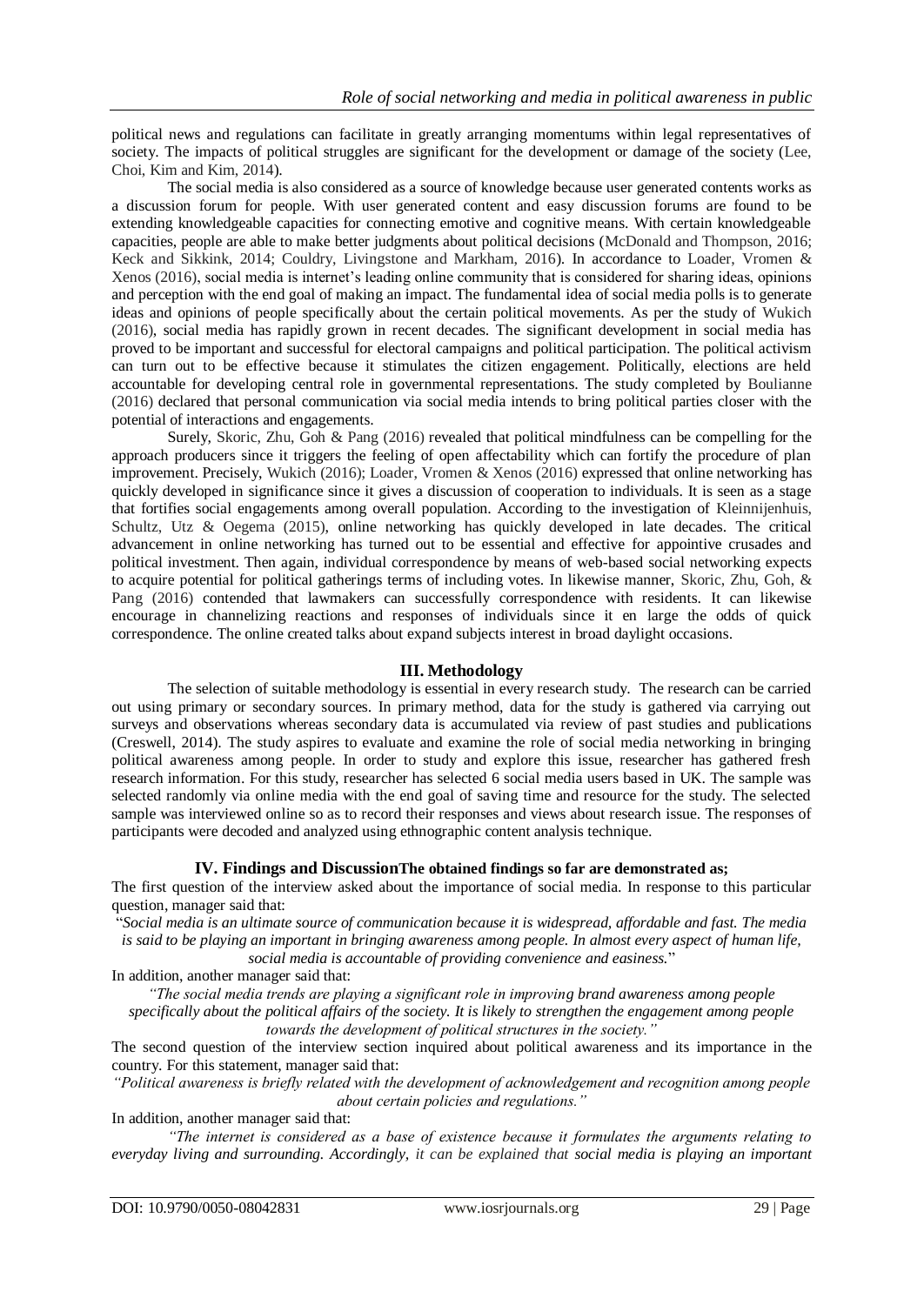*role in strengthening everyday life needs and demands of people. Precisely, it is influencing the living standards of individuals."*

Moreover, another question of the interview section inquired about the role of social media in bringing political awareness among people. In response to this question, manager said that:

*"Alternatively, personal communication via social media intends to bring potential for political parties in terms of including votes. Online political engagement can play a significant role in generating mass media because it aspires to support participation in numerous different events and personal networks. The messages being posted on social media platforms are likely to generate access for people specifically in terms of developing political relationships."*

In addition, another manager said that:

*"The mindfulness about political inheritances can help individuals in contributing towards the coordination of enhanced political arrangements and directions. Numerous professionals even guaranteed that* 

*online networking is assuming dynamic and positive part in expanding resident's interest in get-togethers."* For another relevant question, managers were inquired about the developments in political awareness due to social media networking. In response to this question, manager said that:

*"The online political movements are effective in empowering women because it engages them in decision making. Certainly, women in decision making role can play a major role in improving the effectiveness of political practices. The social media is effective in terms of redefining the concept of citizenship and political participation. The political participation is effective for the national development because it shares innovative and reasonable ideas."*

In addition, other manager said that:

"*The informal practices can strengthen the way people are effective in strengthening evidence based investigation for political issues and problems. The findings further explained that the media is considered as the quickest method of correspondence which is known to be a rising need of globalized world. It can be clarified that in this time, online networking is thought to be imperative since it encourages individuals in putting sentiments and sharing thoughts with no battle. Critically, online networking has re-imagined the right to speak freely articulation."*

Considering the findings, it can the internet is considered to be significantly effective in terms of offering political news and possibilities. The internet has found to be accelerating an effective participation that is requires self-fulfilling prophecy. The new paradigm of social media has contemporarily served as an important medium of change and development for people. Apparently, social media tool is common specifically in terms of engaging political awareness among people. It is providing a medium for people to connect and virtually engage with different communities that can serve news ways and possibilities for new knowledgeable prospects. The study of Skoric, Zhu, Goh & Pang (2016) supported the fact that in this advanced world, the generation is said to be the generation of cyber reporters who are significantly inclined to technology. The work of Utz (2016) argued that politicians are able to effectively communication with citizens. It can also facilitate in channelizing responses and reactions of people because it augument the chances of fast communication. The online generated debates augment citizen's participation in public events. Politically, races are considered responsible for creating focal part in administrative portrayals. The investigation finished by Kleinnijenhuis, Schultz, Utz & Oegema (2015) announced that individual correspondence by means of online networking expects to carry political gatherings nearer with the capability of connections and engagements. Loader, Vromen & Xenos (2016) explained that it is giving a medium to individuals to associate and for all intents and purposes connect with various groups that can serve news ways and conceivable outcomes for new proficient prospects.

#### **V. Conclusion**

In conclusion, it can be stated that social media trends are effective in contributing towards the overall awareness and engagement of people. To be specific, social media is actively playing a role in strengthening political awareness people. In addition, it can be further stated that social media trends can augment the awareness and engagement of citizens in political affairs. It improves legislative and legal aspects of elections and related campaigns. Precisely, it can be further explained that online political developments are viable in enabling ladies since it draws in them in basic leadership. Absolutely, ladies in basic leadership part can assume a noteworthy part in enhancing the viability of political practices. The online networking is compelling as far as reclassifying the idea of citizenship and political cooperation. The political support is compelling for the national advancement since it shares imaginative and sensible thoughts. The casual practices can reinforce the way individuals are powerful in fortifying confirmation based examination for political issues and issues.